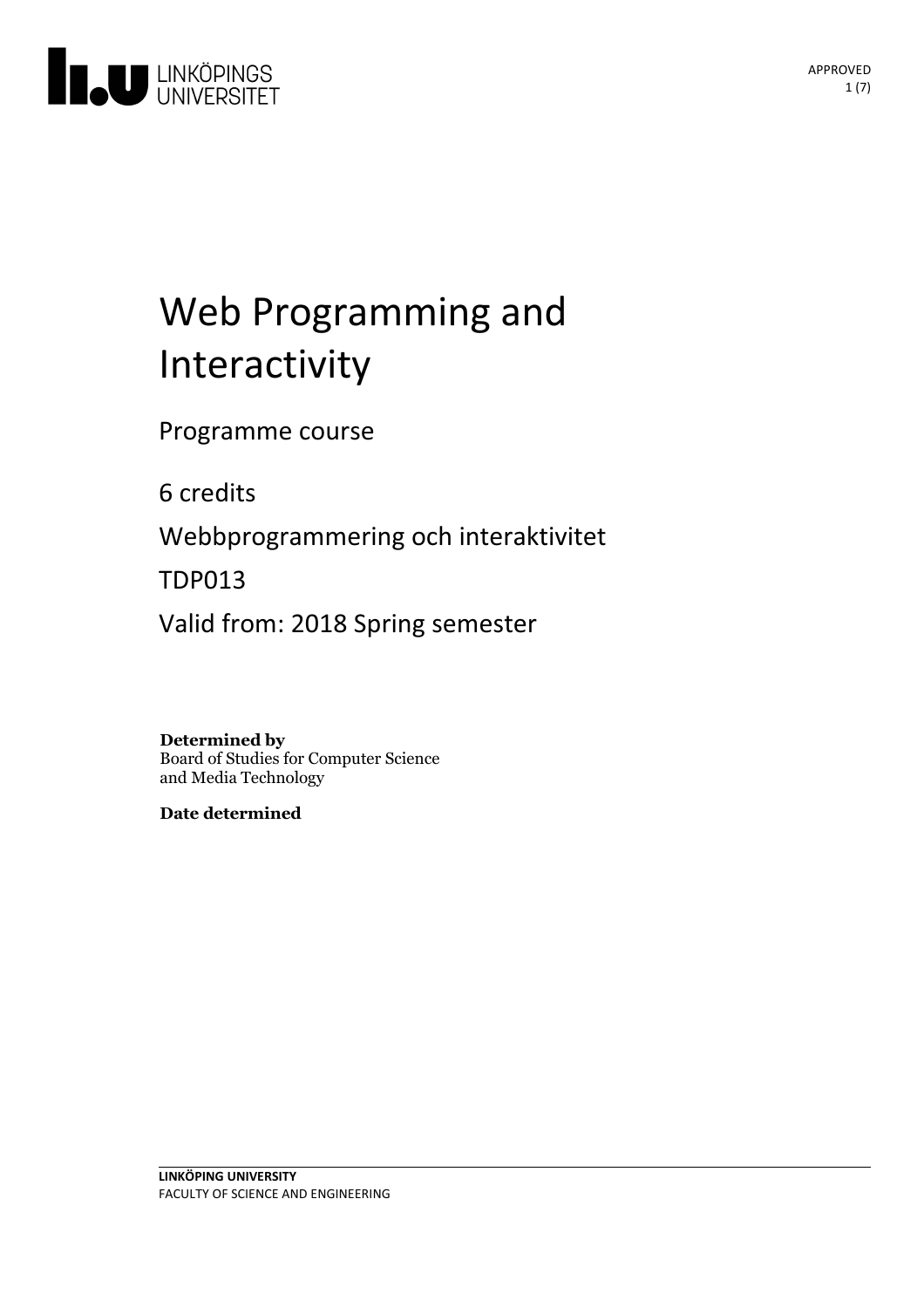# Main field of study

Programming

Course level

First cycle

### Advancement level

 $G<sub>2</sub>X$ 

# Course offered for

Programming, Bachelor's Programme

### Entry requirements

Note: Admission requirements for non-programme students usually also include admission requirements for the programme and threshold requirements for progression within the programme, or corresponding.

# Prerequisites

Knowledge of object oriented programming is presupposed. Familiarity with C and C++ and networking and distributed systems is desirable. Familiarity with HTML, WWW, web browsers and the Internet is required.

# Intended learning outcomes

The purpose of the course is to provide knowledge about practical and conceptual aspects of web-page with an interactive and executable content. The students will, after the course, be able to:

- Create rich web pages that include dynamic information, interactivity and
- database connectivity.<br>• Using programming languages such as JavaScript and PHP to create interactive Web content.
- Using techniques such as AJAX and SOAP to create interactive Web
- content.<br>• Apply the rules of good interaction design for web pages and sites.<br>• Plan and implement the creation of a website.
- 

### Course content

HTML: CSS, layout, form. Dynamic HTML, XML, PHP and Javascript. Client / server model. AJAX and Database Connectivity.

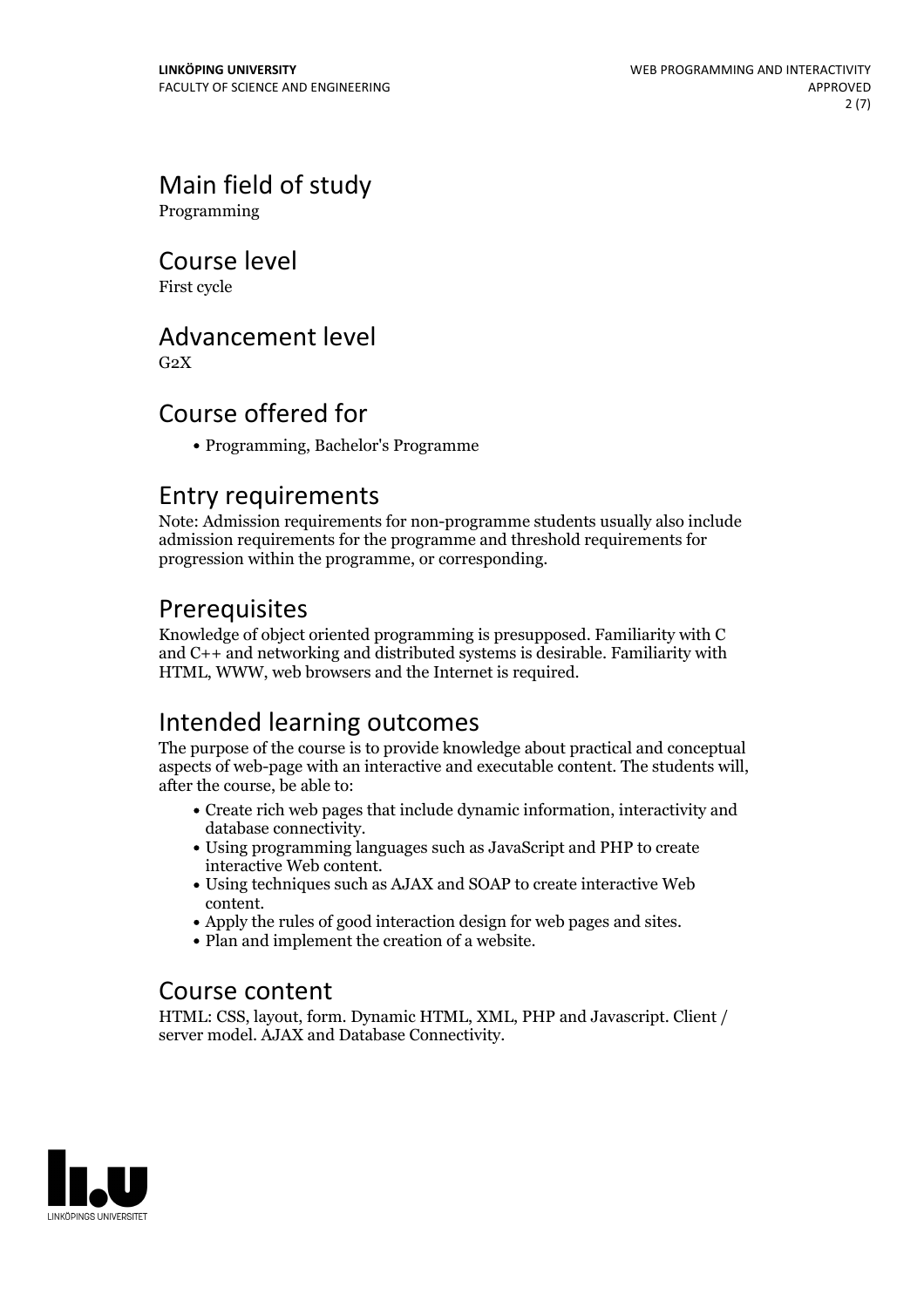# Teaching and working methods

The course is offered through <sup>a</sup> series of lectures and laboratory and project work. The assignments is examined through the submission and oral individual accounts.

# Examination

| LAB <sub>2</sub> Computer exercises       | 2.5 credits $U, G$   |  |
|-------------------------------------------|----------------------|--|
| PRA1 Project work                         | 3 credits U, 3, 4, 5 |  |
| UPG1 Active participation during seminary | $0.5$ credits U, G   |  |

### Grades

Four-grade scale, LiU, U, 3, 4, 5

Department Institutionen för datavetenskap

# Director of Studies or equivalent

Jalal Maleki

## Examiner

Anders Fröberg

# Course website and other links

<http://www.ida.liu.se/~TDP013>

# Education components

Preliminary scheduled hours: 38 h Recommended self-study hours: 122 h

# Course literature

#### **Other**

The literature of the course is Internet-resources provided via the course website.

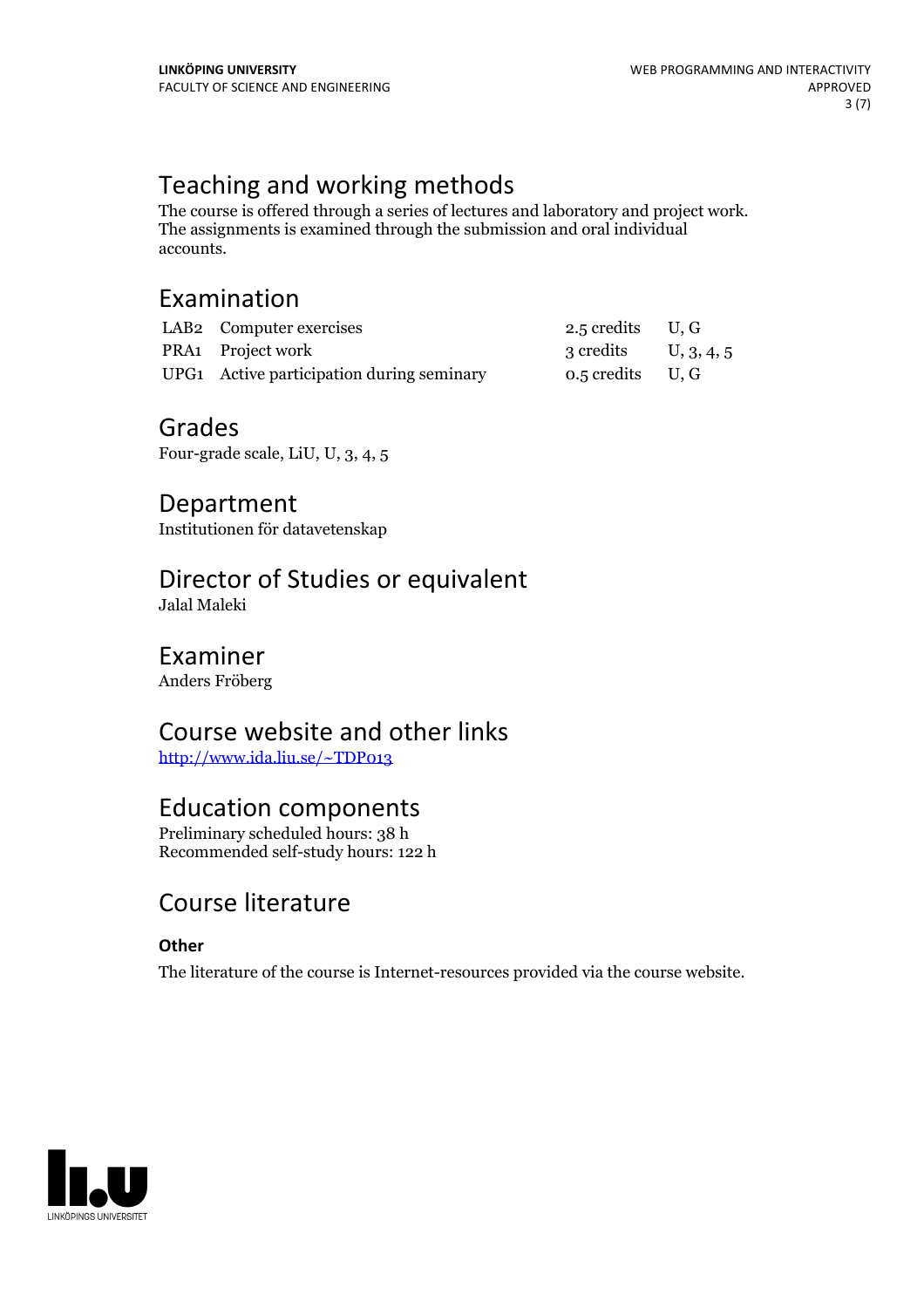# **Common rules**

#### **Course syllabus**

A syllabus has been established for each course. The syllabus specifies the aim and contents of the course, and the prior knowledge that a student must have in order to be able to benefit from the course.

#### **Timetabling**

Courses are timetabled after a decision has been made for this course concerning its assignment to a timetable module. A central timetable is not drawn up for courses with fewer than five participants. Most project courses do not have a central timetable.

#### **Interrupting a course**

The vice-chancellor's decision concerning regulations for registration, deregistration and reporting results (Dnr LiU-2015-01241) states that interruptions in study are to be recorded in Ladok. Thus, all students who do not participate in a course for which they have registered must record the interruption, such that the registration on the course can be removed. Deregistration from <sup>a</sup> course is carried outusing <sup>a</sup> web-based form: www.lith.liu.se/for-studenter/kurskomplettering?l=sv.

#### **Cancelled courses**

Courses with few participants (fewer than 10) may be cancelled or organised in a manner that differs from that stated in the course syllabus. The board of studies is to deliberate and decide whether a course is to be cancelled orchanged from the course syllabus.

#### **Regulations relatingto examinations and examiners**

Details are given in a decision in the university's rule book: http://styrdokument.liu.se/Regelsamling/VisaBeslut/622678.

#### **Forms of examination**

#### **Examination**

Written and oral examinations are held at least three times a year: once immediately after the end of the course, once in August, and once (usually) in one of the re-examination periods. Examinations held at other times are to follow a decision of the board of studies.

Principles for examination scheduling for courses that follow the study periods:

courses given in VT1 are examined for the first time in March, with re-

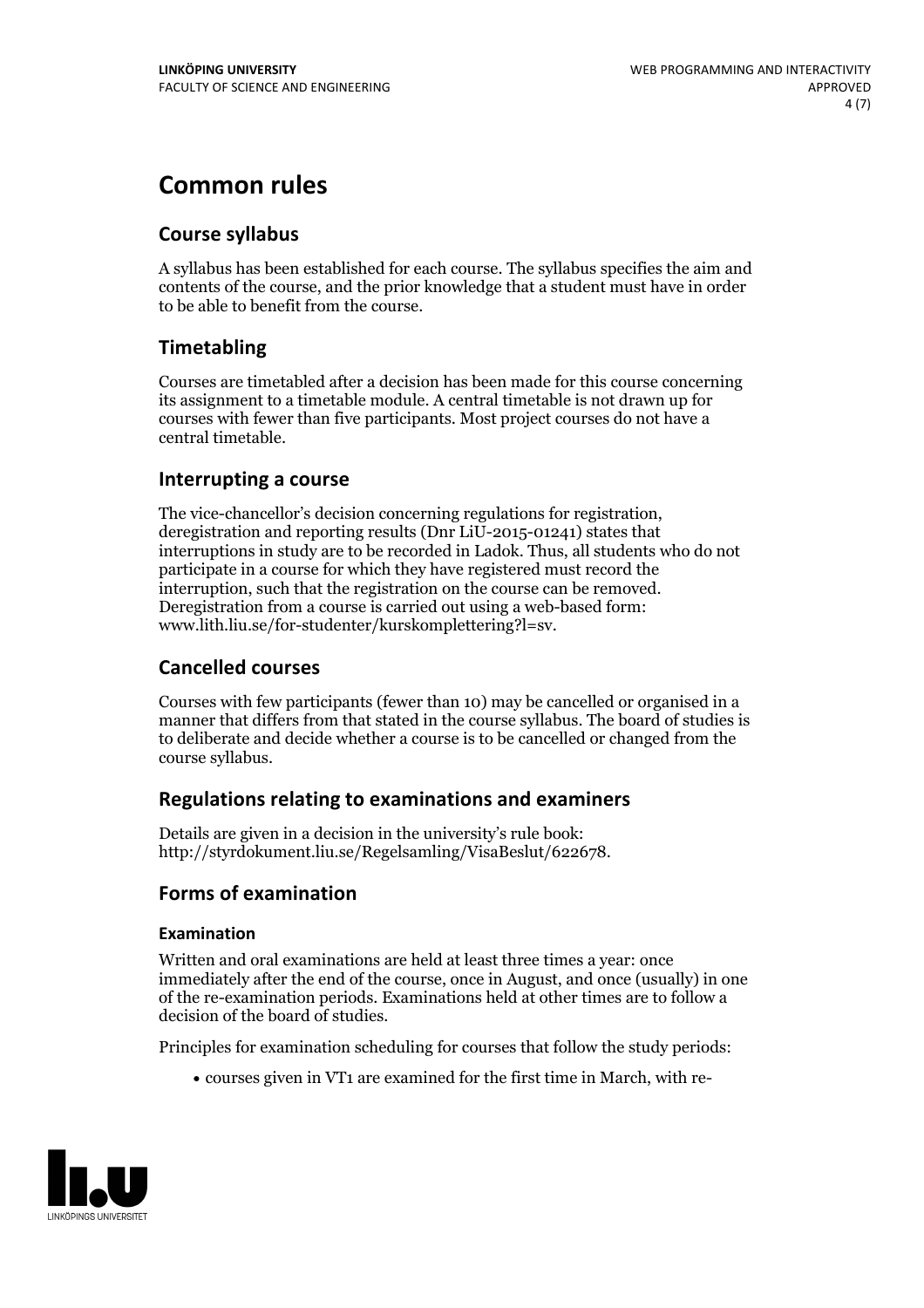examination in June and August

- courses given in VT2 are examined for the first time in May, with re-examination in August and October
- courses given in HT1 are examined for the first time in October, with re-examination in January and August
- courses given in HT2 are examined for the first time in January, with re-examination at Easter and in August.

The examination schedule is based on the structure of timetable modules, but there may be deviations from this, mainly in the case of courses that are studied and examined for several programmes and in lower grades (i.e. 1 and 2).

- Examinations for courses that the board of studies has decided are to be held in alternate years are held only three times during the year in which
- the course is given.<br>• Examinations for courses that are cancelled or rescheduled such that they are not given in one or several years are held three times during the year that immediately follows the course, with examination scheduling that corresponds to the scheduling that was in force before the course was cancelled or rescheduled.<br>• If teaching is no longer given for a course, three examination occurrences
- are held during the immediately subsequent year, while examinations are at the same time held for any replacement course that is given, or alternatively in association with other re-examination opportunities. Furthermore, an examination is held on one further occasion during the next subsequent year, unless the board of studies determines otherwise.<br>• If a course is given during several periods of the year (for programmes, or
- on different occasions for different programmes) the board orboards of studies determine together the scheduling and frequency of re-examination occasions.

#### **Registration for examination**

In order to take an examination, a student must register in advance at the Student Portal during the registration period, which opens 30 days before the date of the examination and closes 10 days before it. Candidates are informed of the location of the examination by email, four days in advance. Students who have not registered for an examination run the risk of being refused admittance to the examination, if space is not available.

Symbols used in the examination registration system:

- \*\* denotes that the examination is being given for the penultimate time.
- \* denotes that the examination is being given for the last time.

#### **Code of conduct for students during examinations**

Details are given in a decision in the university's rule book: http://styrdokument.liu.se/Regelsamling/VisaBeslut/622682.

#### **Retakes for higher grade**

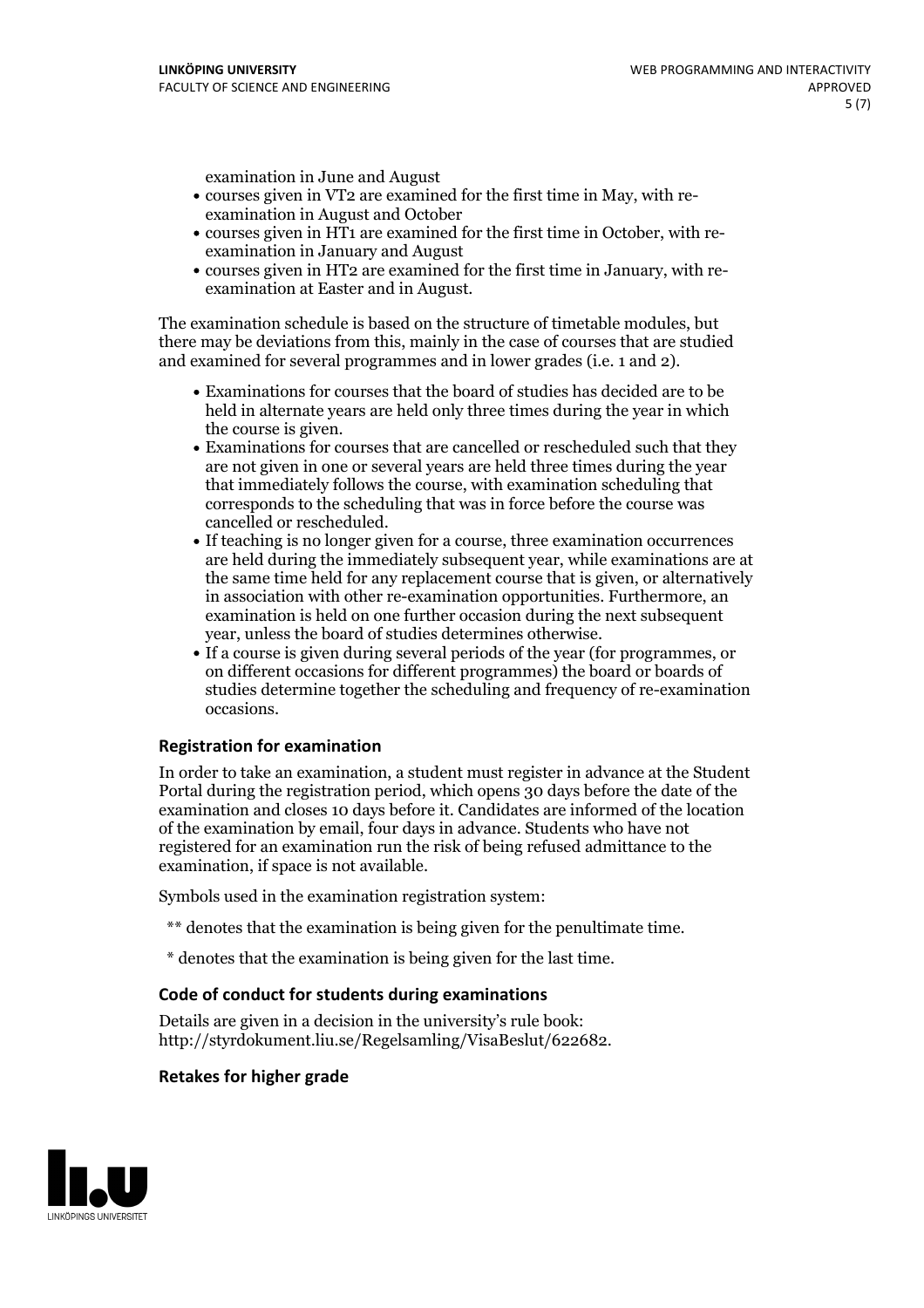Students at the Institute of Technology at LiU have the right to retake written examinations and computer-based examinations in an attempt to achieve a higher grade. This is valid for all examination components with code "TEN" and "DAT". The same right may not be exercised for other examination components, unless otherwise specified in the course syllabus.

#### **Retakes of other forms of examination**

Regulations concerning retakes of other forms of examination than written examinations and computer-based examinations are given in the LiU regulations for examinations and examiners, http://styrdokument.liu.se/Regelsamling/VisaBeslut/622678.

#### **Plagiarism**

For examinations that involve the writing of reports, in cases in which it can be assumed that the student has had access to other sources (such as during project work, writing essays, etc.), the material submitted must be prepared in accordance with principles for acceptable practice when referring to sources (references or quotations for which the source is specified) when the text, images, ideas, data, etc. of other people are used. It is also to be made clear whether the author has reused his or her own text, images, ideas, data, etc. from previous examinations.

A failure to specify such sources may be regarded as attempted deception during examination.

#### **Attempts to cheat**

In the event of <sup>a</sup> suspected attempt by <sup>a</sup> student to cheat during an examination, or when study performance is to be assessed as specified in Chapter <sup>10</sup> of the Higher Education Ordinance, the examiner is to report this to the disciplinary board of the university. Possible consequences for the student are suspension from study and a formal warning. More information is available at https://www.student.liu.se/studenttjanster/lagar-regler-rattigheter?l=sv.

#### **Grades**

The grades that are preferably to be used are Fail (U), Pass (3), Pass not without distinction  $(4)$  and Pass with distinction  $(5)$ . Courses under the auspices of the faculty board of the Faculty of Science and Engineering (Institute of Technology) are to be given special attention in this regard.

- 1. Grades U, 3, 4, 5 are to be awarded for courses that have written
- examinations. 2. Grades Fail (U) and Pass (G) may be awarded for courses with <sup>a</sup> large degree of practical components such as laboratory work, project work and group work.

#### **Examination components**

- 
- 1. Grades U, 3, 4, <sup>5</sup> are to be awarded for written examinations (TEN). 2. Grades Fail (U) and Pass (G) are to be used for undergraduate projects and other independent work.